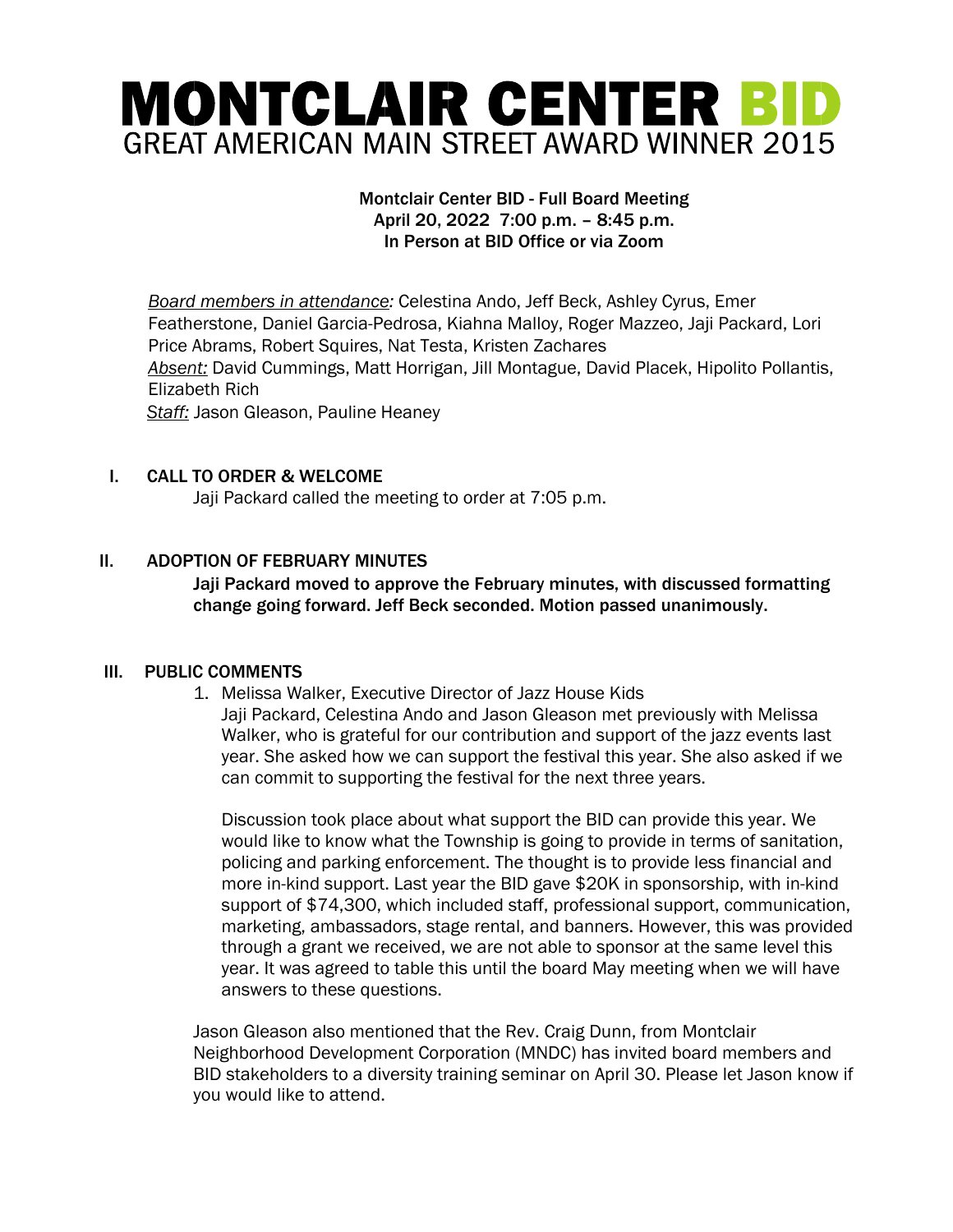#### IV. EXECUTIVE DIRECTOR'S REPORT

1. Main Street Grant

The BID has formally been awarded the \$75K grant and will begin implementing the goals; a new banner system and accompanying website, water retaining fiberglass liners for hanging baskets, and programming at Wellmont Arts Plaza. A few more things have to be worked out, but we are probably looking at late summer, early fall for events at the Wellmont.

### V. TREASURER'S REPORT

1. 2022 First Quarter

Celestina Ando presented the first quarter bridge document. The BID is doing great, with \$3000 received in additional income from banners, also additional payroll savings. She remarked that utilities were a little higher than usual, but overall, we are up by about \$7,000 in the first quarter.

For quarter two we will have a modified budget. The Main Street grant will be reflected in the forecast, along with depreciation, and unplanned expense (retaining attorney of record Robert Goldsmith). She mentioned it would be ideal to plan ahead for capital purposes. Currently the threshold is \$2k. We should look to identify any larger purchases for this year.

#### VI. EXECUTIVE COMMITTEE REPORT

- 1. Main Street Convention in Richmond, VA May 18 Board Meeting Date Conflict Jaji Packard asked to move the date of the next board meeting to May 25, since she and Jason Gleason will be away at the Main Street Convention. All agreed.
- 2. Meet and Greet

Jaji Packard thanked the staff saying the Meet and Greet was a big success. The next event is scheduled for August 13, in conjunction with the Jazz House Block Party. More details will be available shortly.

3. Conflict of Interest Policy: Statement, Discussion, and Vote Jaji Packard reminded the board how important the Conflict of Interest Policy is and to please return signed copies as soon as possible.

Recently a potential conflict occurred when David Placek offered Jason Gleason compensation for serving in a facilitatory capacity. Attorney Rob Goldsmith was brought in to review, concluding that no conflict occured, stating that the work took place outside the parameters of Jason Gleason's executive director position and work hours. Goldsmith recommended that David Placek recuse himself on voting on any future issues of that nature.

Jaji Packard moved to approve the compensation for Jason Gleason. Daniel Garcia-Pedrosa seconded. David Placek, Lori Price Abrams, and Emer Featherstone abstained. Motion passed.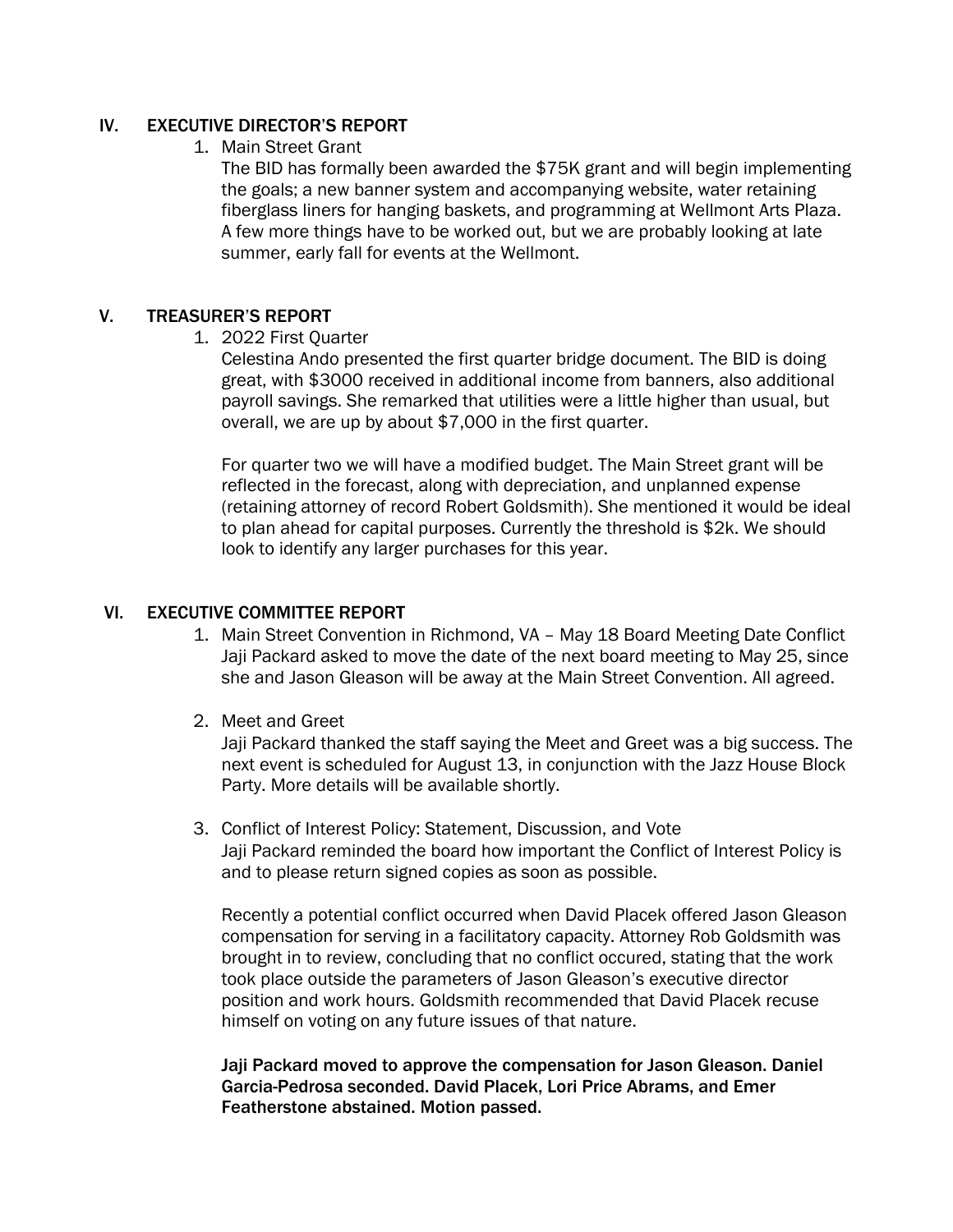## VII. COMMITTEE REPORTS

.

- 1. Thank you and Goodbye to Alescia Peyton Jaji Packard reported that Compleat Window Fashions and Decor had closed and Alescia Peyton has resigned from the board. Jaji thanked her for her service.
- 2. Recruitment Committee
	- a. Two nominees for two business seats

Jaji Packard spoke of the open business owner seats, and presented two candidates for consideration. Montclair resident David Harrison, from Spiro Harrison. Ernst Goldman, creative director and owner of 4Evergrafix. Board discussion took place.

Jeff Beck moved to approve the nomination of David Harrison as presented. Nat Testa seconded. Motion passed unanimously.

#### Nat Testa moved to approve the nomination of Ernst Goldman as presented. Emer Featherstone seconded. Motion passed unanimously.

b. One open seat for a resident of the BID Currently, we do not have any nominations for the resident seat.

#### 3. Public Space Enhancement and Activation Committee

- a. Native species proposal for our planters.
	- On April 26, this committee will meet with members of the Montclair Garden Club, Northeast Earth Coalition (NEEC) president, Jose German, and the May in Montclair group, to discuss the native species ordinance. Other board members are welcome to attend. Jaji explained a native species ordinance was announced at the last council meeting. The aim is to create a policy for sustainability. However, the wording of the ordinance has been amended to include a carve out for the BID for planting daffodils and tulips within the district. The BID and the Montclair Garden Club have a long and happy partnership with the planters in Montclair Center, and have a lot vested in continuing the program. The BID will bring and discuss ideas that originate from the meeting to the expert horticulturist from Van Vleck.

## VIII. OLD BUSINESS

1. Essex County Construction

Jason Gleason and Jaji Packard met earlier with Brian Scantlebury to discuss construction projects. He said the Glenridge parking deck is now slated to open sometime in August; supply chain issues being one cause of the delay. Parking signage is also in the works. If you see any tripping or other hazards on Bloomfield Avenue, please snap a photo and report it to Jason who will compile a list and forward all complaints to Brian. Lastly, Brian is working on opening a small business office, which will be a one-stop shop for businesses.

#### IX. NEW BUSINESS

1. Studio Montclair Proposal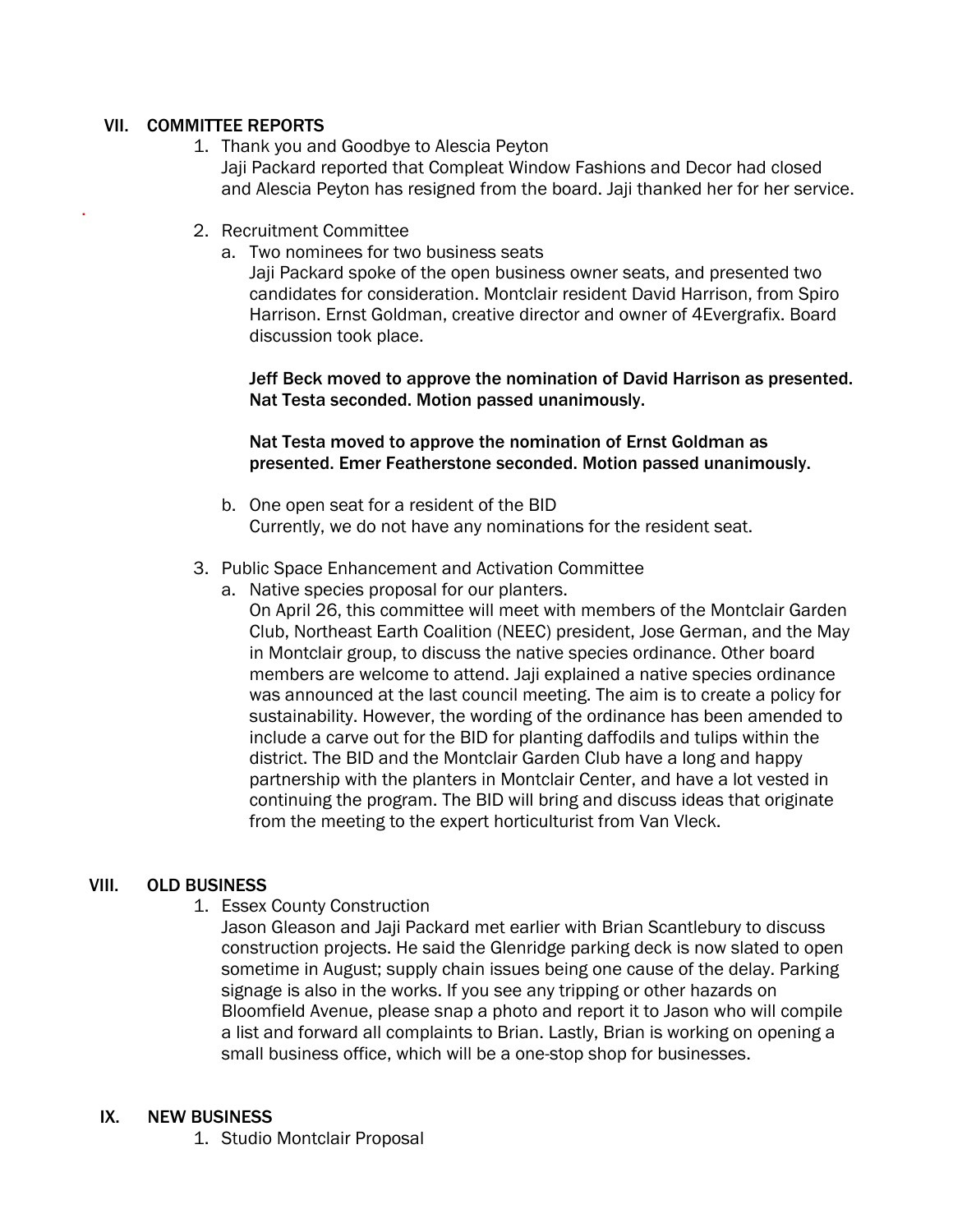Susanna Baker, director of Studio Montclair is looking to use the Leach Building to house a Soho style gallery, with exhibit and event space and art incubator for emerging artists for approximately one to three years. She has asked if the BID could support and partner this venture with a \$10K marquee sponsorship. In return the BID could use the space for such things as Meet and Greets, and our own art programing.

Jason Gleason mentioned Carlos Pomares, VP Essex County Commissioner, is also the executive director of the Cuban Artist Fund and might also support this venture. Jason said Studio Montclair has been a great partner to the BID. They have programmed a dead block, and with many other galleries closing in the district introducing a new arts space might be a good investment. If the board decided to go ahead with this proposal, funding could come out of the strategic initiatives budget or the remaining \$10k funds left over from the FreshAir program could be used.

Discussion took place regarding whether it is worth the investment for something that might only last for one year. However, there are also significant rewards and recognition for the BID.

Another art option with the remaining FreshAir funds is for the BID to provide a stipend for emerging artists to produce smaller murals around the district. More information on this later in this meeting.

2. Possibility of becoming a Destination Marketing Organization in 2023 Jaji Packard spoke regarding two grant opportunities from the NJ Division of Travel and Tourism. One is a smaller, cooperative marketing grant up to \$25K. The second is a sizable three-year grant, potentially up to \$300,000 per year, and would require us to be a Destination Marketing Organization (DMO). Jason explained that we would be eligible to become a DMO due to his serving on the boards of NJ DMOs and NJ Travel Industry Association (NJTIA). Applying for this grant would require a huge amount of writing, and the submission of a declaration of intent by May 18. A private 25% match is also required for this grant. Jaji mentioned a tourism marketing expert would be very useful in helping put these grants together if anyone has any contacts in this area. She discussed the specific criteria for what can and cannot be funded with either grant, but generally includes marketing, advertising and PR efforts.

#### Jaji Packard moved to give the BID staff permission to apply for the grants as presented. Jeff Beck second. Motion passed unanimously.

3. 2022 Mural Project

Jaji Packard spoke regarding the mural project. She said we are obligated to do the mural on the building at 6 Gates Avenue, which will be funded by owner David Genova. The BID could also fund two additional murals, (perhaps for \$6K, and \$3K, with \$1k for royalties). She spoke of the success of the previous mural project, and how it attracts a large local and tourist following.

36 spaces around the district have been identified as potentially appropriate placements for a mural, (needs to be a previously painted area). Discussion took place regarding the cost, procedure, and timing of the previous mural program.